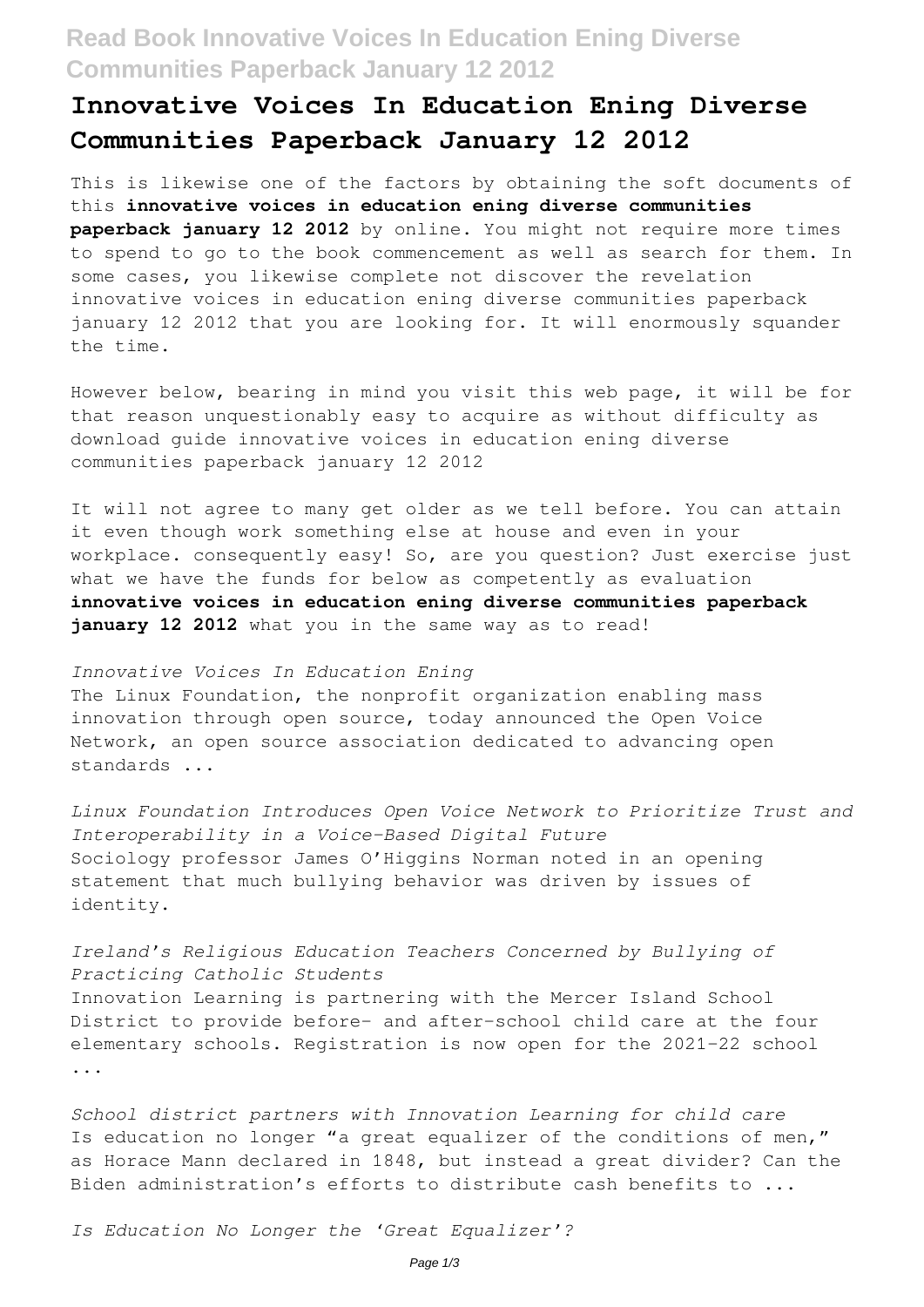**Read Book Innovative Voices In Education Ening Diverse Communities Paperback January 12 2012**

American workers want education benefits — employers, workers and educators look to rebuild in the wake of the coronavirus pandemic.

*'Millions upon millions' in employer-funded education benefits go unused* More than 440,000 Americans are losing their enhanced unemployment benefits this week, as eight more states shut them down, this as businesses are struggling to find workers as they open up. Why the ...

*'Your World' on defunding police, federal unemployment benefits ending* The idea for the children was to tackle themes of health, specifically mental and physical health stemming from all the chaotic events of 2020.

*Savannah VOICE Festival teams with Deep Center to tackle challenges of 2020 through music* Faced with shifting demographics, a changing lens about who should have a voice at the boardroom table ... by embedding innovation enablers into their core. The board needs to support management ...

*The ethics of innovation from the boardroom* Aloe Care Health, the most advanced voice-activated medical alert and communication service for elder care, has announced that the ...

*Aloe Care's Smart Hub For Eldercare Named Breakthrough Technology, Wins 2021 ESX Design Innovation Award* For example, in many countries, technical education is looked down upon as a dead-end option, of low quality and typically ... given by the Ash Center for Democratic Governance and Innovation at the ...

*Singapore: Innovation in Technical Education* The U.S. Food and Drug Administration continues to facilitate the development and availability of innovative medical ... Now that we have reached the end of the compliance and enforcement ...

*Innovative Regenerative Medicine Therapies – Patient Safety Comes First* Low-code and no-code development platforms are used across several segments to replace traditional enterprise software and productivity tools.

*The Emergence Of Low-Code/No-Code In Contact Centers* Foundation Director Mariam Bayat sees education as an essential tool to empower women to help in the rebuilding of their country. The opening of the Bayat-MATTER Innovation Hub will provide ...

*Bayat-MATTER Innovation Hub, Powered by Jamf, Opens in* Achieving end-to-end food traceability will involve ... recognizing that this is an evolution for the food industry. Thus, innovation that makes traceability more affordable may be the brainchild ...